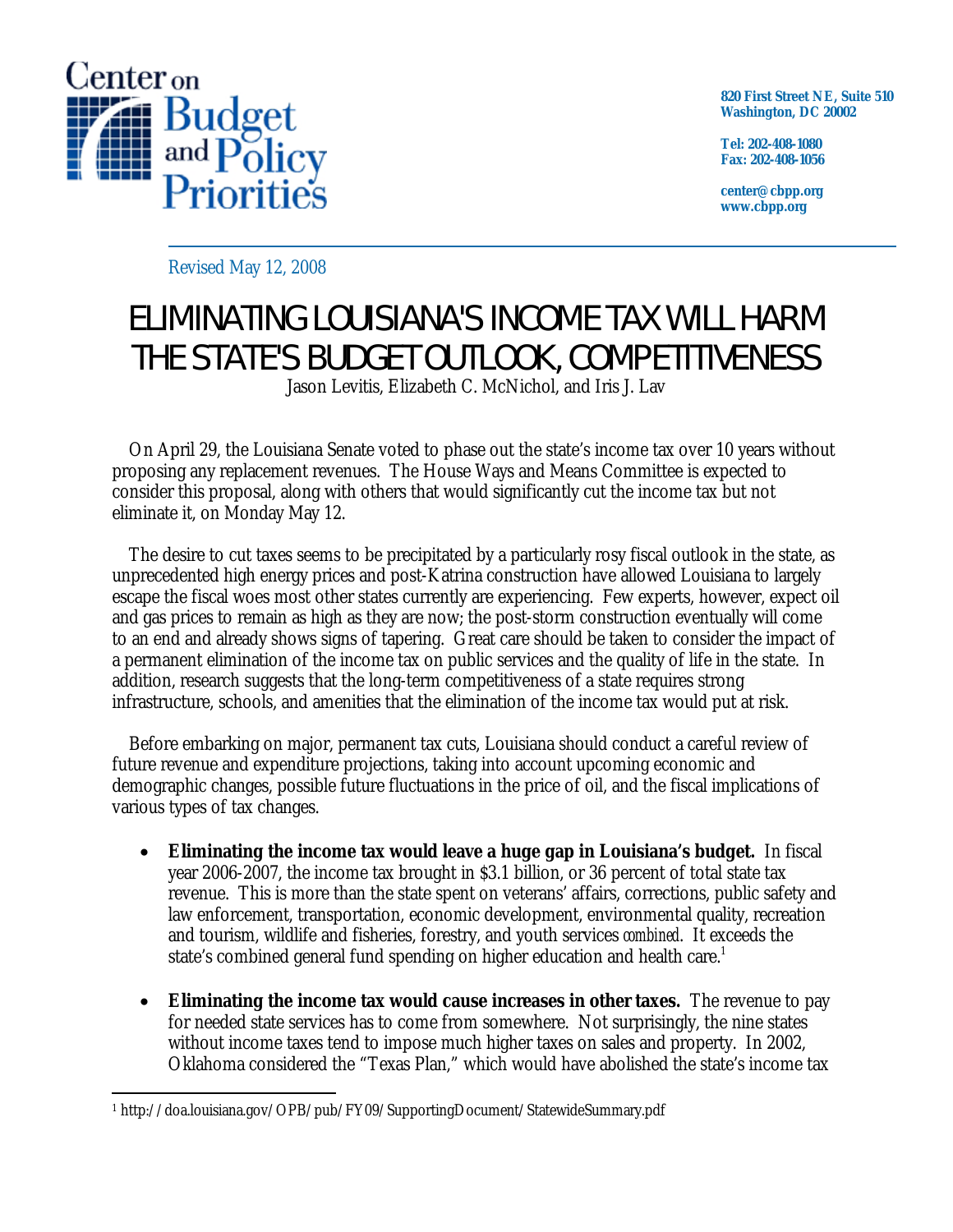and created a tax system more like the one in Texas. The plan was rejected after a report by leading Oklahoma economist found that replacing the revenue would require either tripling property taxes, substantially expanding the base and increasing the rate of the sales tax, or creating a gross receipts tax.<sup>2</sup> In Florida, the heavy reliance on property taxes has led to tremendous discontent and repeated efforts to limit and cut property taxes. Overall, in the nine states without income taxes, property taxes average \$1,245 per person in 2005, compared to \$539 in Louisiana.<sup>3</sup>

- **Revoking the income tax would make Louisiana's tax system the fifth most regressive in the nation.** Low-income workers in Louisiana already pay higher taxes as a share of their income than upper-income people. In 2006, the highest-income 20 percent of Louisiana residents (those with income above \$90,000) paid 7.9 percent of their income in state and local taxes, while the bottom 20 percent paid 12.1 percent — an effective tax rate one and a half times as large. Without the personal income tax, these disparities would be even greater. The bottom 20 percent of families in Louisiana would pay two and a half times as much as the top 20 percent as a share of income. By one estimate, Louisiana's tax system would be the fifth most regressive in the nation.<sup>4</sup>
- **Eliminating the income tax will increase the volatility of Louisiana's revenues.**  Currently the taxes that Louisiana relies most heavily on to fund education, health care and other services are the income tax, the sales tax, and the severance tax. If the income tax were repealed, the state would become much more reliant on the sales tax and the severance tax. The increased importance of the severance tax in particular would reduce the stability of the state's revenue system over time. In the past, states that depend heavily on severance taxes have seen large swings in revenues from year to year — or even within budget years as energy prices rise and fall. Currently, oil prices are rising sharply but their future trend is uncertain. As Louisiana State University Professor James Richardson has noted, "…states that use severance taxes to fund key programs need to be aware of the 'boom and bust' cycle associated with such revenues."
- **This year's experience around the country highlights the risk of over-reliance on sales taxes.** A broad and varied tax base is essential to stability in state tax systems. The more narrow a state's tax base, the more susceptible it is to wide swings when specific segments of the economy have problems. The experience of states with no income tax this year demonstrates this problem.

States without income taxes have been hit as hard or harder than other states by the economic downturn. In particular, the sales taxes on which states with no income taxes rely heavily have been declining as consumption weakens throughout the economy. According to preliminary data reported by the Rockefeller Institute, nearly every state of the 41 they surveyed is collecting less sales tax revenue this year compared to last year after adjusting for

<sup>-</sup>2 Robert Dauffenbach, Alexander Holmes, Kent Olson, David Penn and Larkin Werner, "Final Report: Revenue Neutral Tax Reform for Oklahoma: Issues and Options, a Study for Governor Frank Keating, Senate President Pro Tempore Stratton Taylor and House Speaker Larry Adair," June 2001.

<sup>3</sup> CBPP calculations from U.S. Census Bureau, Government Finances data.

<sup>4</sup> Institute on Taxation and Economic Policy calculations.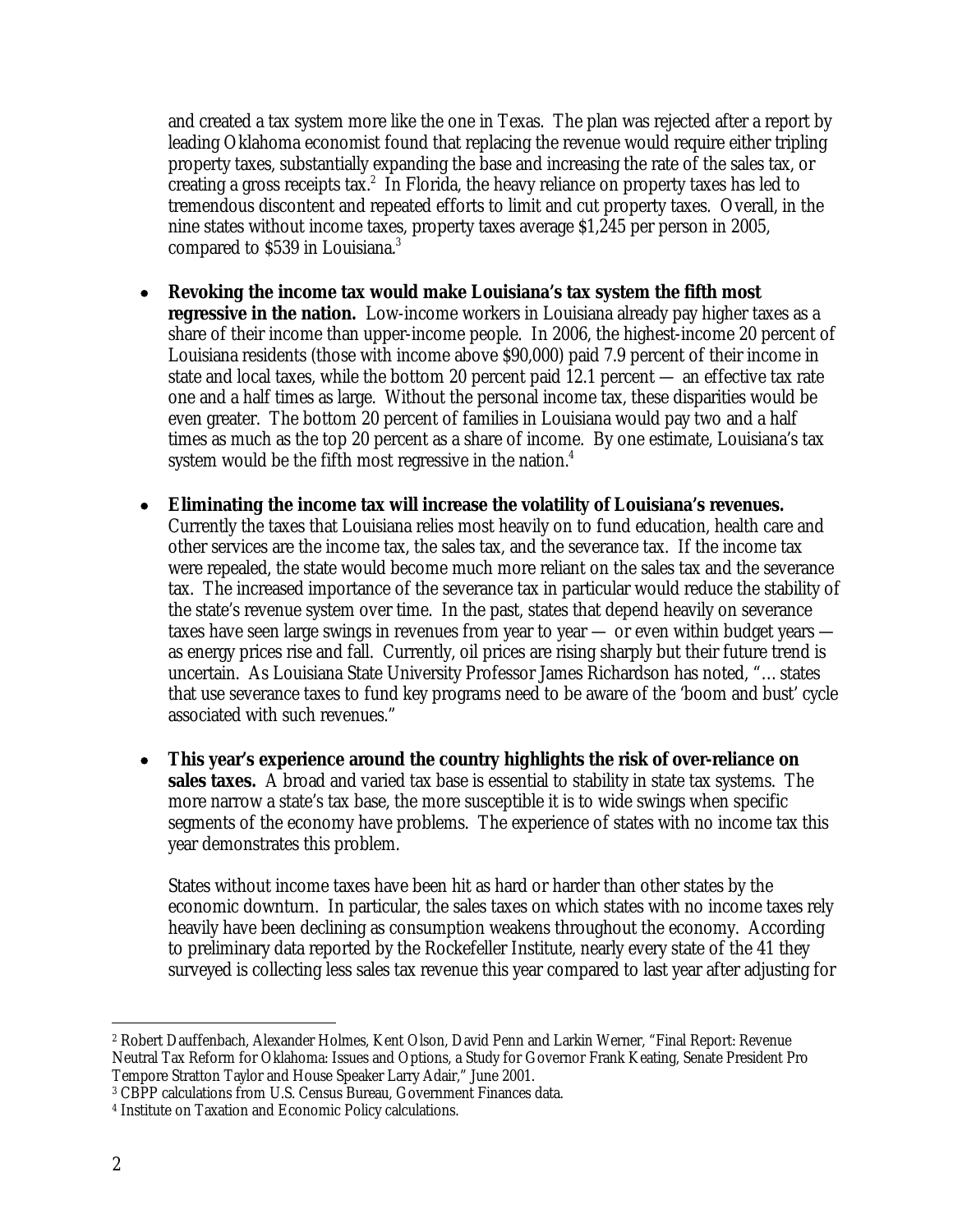inflation.5 Sales tax revenues in Louisiana are buoyed by post-Katrina construction, but even there revenue has slowed. After increasing by 50 percent between the fourth quarter of 2004 and the second quarter of 2006, sales tax revenue fell seven percent by the fourth quarter of 2007, and was flat over the last three quarters of 2007.<sup>6</sup>

Of the nine states without broad-based income taxes, two-thirds — Florida, Nevada, New Hampshire, Tennessee, Washington and Texas — are experiencing or anticipate budget problems this year or next.

The remaining three states have relied on budget reserves to balance their budgets. Alaska and Wyoming depend heavily on energy-related severance taxes which have grown as oil prices soar and have built up large budget reserves. South Dakota also balanced its budget by drawing down reserve funds.

• **A "surplus" does not indicate an ongoing increase in tax revenues that can be used to support a permanent tax cut; a surplus often reflects one-time revenue caused by special circumstances.** Reports of a state budget surplus may make the income tax repeal seem affordable. A surplus is temporary, however, while a reduction or elimination of the income tax is permanent. Surpluses occur when revenues come in stronger than the state estimated when the budget was enacted. Louisiana's recent surpluses result in large part from the increase in severance tax revenues following the huge recent rise in oil prices and from the post-storm increase in sales tax collections. Sales tax collection growth has already slowed and the future trend in energy prices is uncertain.

It is particularly problematic to fund the first year or two of a phased-in tax cut with onetime money. Once the temporary funds are gone, the state must either cut spending or raise other taxes to both replace those revenues and continue to replace the revenues lost by the remaining steps of the tax cut.

The use of funds should match their nature. One-time funds can be best used to build the state's rainy day fund or invest in infrastructure.

• **Eliminating the income tax would hurt the state's long-term competitiveness.** Most researchers find that reduced taxes can modestly spur economic growth. But the effect is quite small, and depends on holding expenditures on public services constant— which rarely is possible in the real world. And researchers also find that state expenditures on education, infrastructure, highways, and public health matter as much or more than taxes in determining economic growth rates. Reduced taxes that are accompanied by reductions in spending on services that benefit the economy and businesses can have a negative effect on economic growth.<sup>7</sup>

 $\overline{a}$ 5 Donald J. Boyd and Lucy Dadayan, "State Revenue Flash Report: Sales Tax Declines in Most States," May 2008, with CBPP adjustment for general inflation (CPI-U).

<sup>6</sup> Louisiana Legislative Fiscal Office, Revenue Estimating Conference Report, February 10, 2008.

<sup>&</sup>lt;sup>7</sup> A recent interpretive survey of the literature by Northwestern University Economist Therese McGuire finds that the results of research on interregional differences in taxes is mixed; depending on the decade studied and the measures used, one can find significant effects of taxes on economic growth or not. Timothy Bartik, Senior Economist at the W.E. Upjohn Institute for Employment Research, finds that "Equally competent research projects may get widely divergent estimates of the economic development effects of fiscal variable." Literature that shows expenditures matter